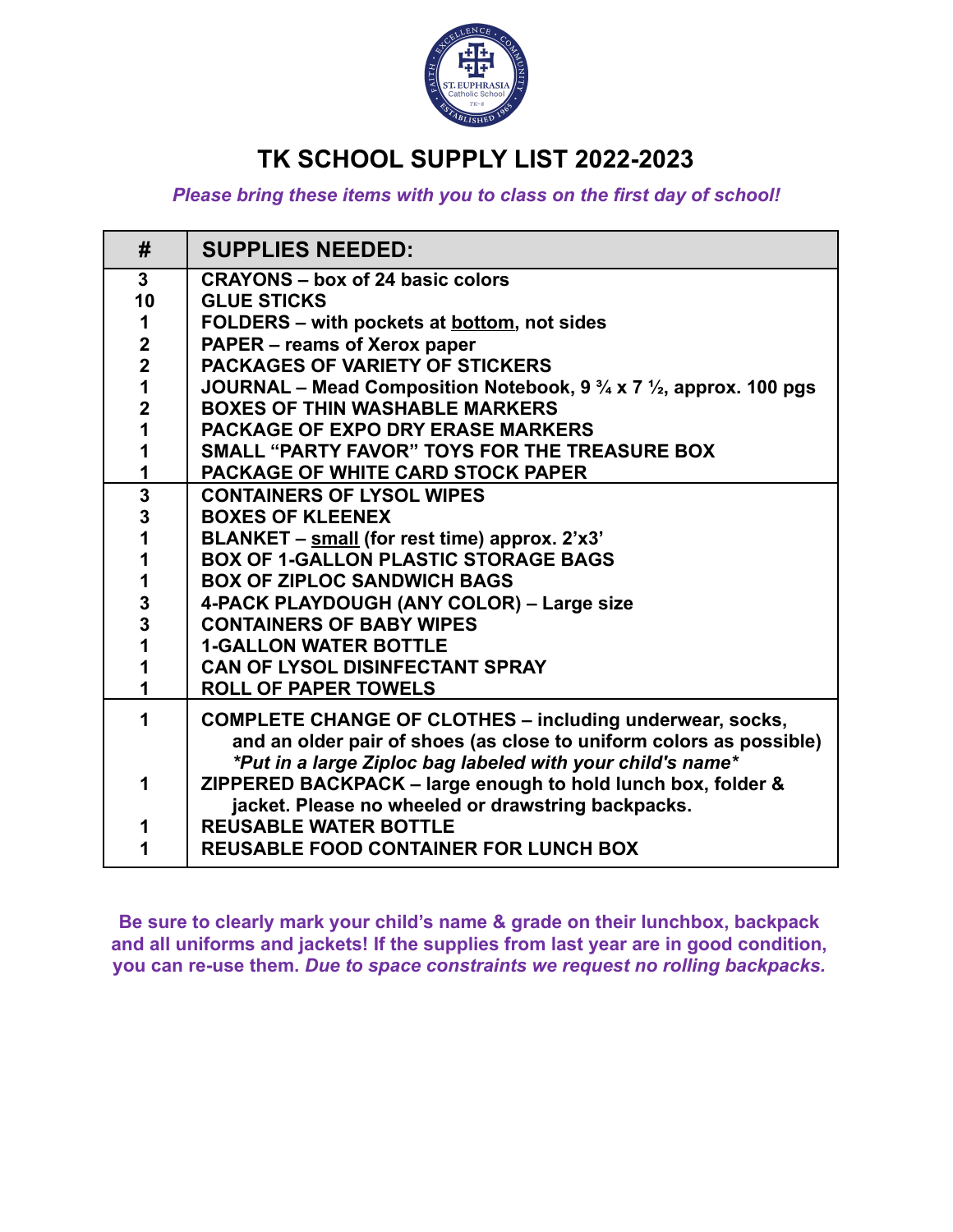

### **KINDERGARTEN SCHOOL SUPPLY LIST 2022-2023**

*Please bring these items with you to class on the first day of school!*

| #                       | <b>SUPPLIES NEEDED:</b>                                                                                            |
|-------------------------|--------------------------------------------------------------------------------------------------------------------|
| $\mathbf 2$             | BOXES CRAYOLA CRAYONS - box of 8 classic colors, standard size                                                     |
| 3                       | <b>BOXES CRAYOLA CRAYONS - box of 24 count</b>                                                                     |
| $\mathbf 2$             | <b>BOXES CRAYOLA JUMBO CRAYONS - box of 8 classic colors</b>                                                       |
| 1                       | <b>BOX OF PEOPLE SKIN COLOR CRAYONS</b>                                                                            |
| $\overline{\mathbf{2}}$ | BOXES CRAYOLA MARKERS - box of 8, WASHABLE broad tip, classic<br>colors, non-toxic (caps to MATCH color of marker) |
| 10                      | PENCILS - plain, #2 sharpened, My First Ticonderoga Pencils                                                        |
|                         | large width-starter pencils (at Target or Lakeshore)                                                               |
| 10                      | PENCILS- REGULAR PLAIN #2 STANDARD TICONDEROGA PENCILS                                                             |
| $\mathbf{2}$            | <b>CRAYOLA 8-COUNT WATERCOLOR PAINT SETS</b>                                                                       |
| $\mathbf{1}$            | CHILD'S SCISSORS - FISKARS round tip (Grip holes big enough for                                                    |
|                         | 2 fingers & 1 finger grip)                                                                                         |
| 1                       | <b>OIL PASTELS</b>                                                                                                 |
| 3                       | <b>HI POLYMER WHITE ERASERS - rectangle by Pentel (not pink)</b>                                                   |
| 1                       | PACKS INDEX CARDS - 100 count, 3x5 cards                                                                           |
| 1                       | VARIETY HIGHLIGHTERS (Yellow / Orange / Green)                                                                     |
| 5                       | <b>BLACK DRY ERASE MARKERS - thin point, low odor</b>                                                              |
| $\mathbf{1}$            | VARIETY COLOR 6-PACK DRY ERASE MARKERS - broad tip, low odor                                                       |
| 4                       | PLASTIC 2-POCKET FOLDERS - 3 prongs & pockets at bottom, not sides                                                 |
| $\overline{\mathbf{4}}$ | <b>SINGLE NOTEBOOKS - Single subject spiral - WIDE RULED with pockets</b>                                          |
|                         | 100+ pages, 8.5"                                                                                                   |
| 15                      | GLUE STICKS - non-toxic, washable, disappearing purple, Elmers/generic                                             |
| 1                       | BOTTLE ALEEN'S WHITE TACKY GLUE - 8 oz. Gold Bottle                                                                |
| 1                       | <b>BOTTLES ELMERS GLUE</b>                                                                                         |
| $\mathbf 2$<br>5        | <b>SCOTCH PERMANENT GLUE STICK</b><br>PAPER - reams of Xerox paper                                                 |
| $\overline{\mathbf{2}}$ | <b>JOURNAL - MEAD Creative Story Tablet Primary grade, 200 pages</b>                                               |
|                         | For Gr. K-1, it must have handwriting lines on bottom & space to draw                                              |
|                         | at top half of page – Size 9 $\frac{3}{4}$ x 7 $\frac{1}{2}$ , (at Target / Walmart / Office supply stores )       |
| 1                       | Kids Headphones (NO EARBUDS!) EX: Ifrogz or Moki over ear                                                          |
|                         |                                                                                                                    |
| 1                       | BOX OF SMALL BINDER CLIPS ANY COLOR                                                                                |
| 4<br>4                  | <b>Mr. CLEAN MAGIC ERASERS</b><br>LARGE REFILL PACK OF BABY WIPES - 150+ count                                     |
| 4                       | BOX OF KLEENEX - 100+ count                                                                                        |
| $\mathbf 2$             | 4-PACK of Playdough (any color)                                                                                    |
| $\mathbf 2$             | BOX ZIPLOC - quart size (LAST NAMES: A - K)                                                                        |
| $\overline{\mathbf{2}}$ | BOX ZIPLOC LARGE - gallon size (LAST NAMES: L - Z)                                                                 |
| 1                       | BOX ZIPLOC JUMBO - 2.5 gallon size                                                                                 |
| 1                       | <b>SQUARE Ziploc (Walmart)</b>                                                                                     |
| $\mathbf 3$             | <b>CONTAINERS LYSOL DISINFECTANT WIPES(KIRKLAND BRAND PREFERRED)</b>                                               |
| 1                       | <b>16 OZ HAND SANITIZER</b>                                                                                        |
| 1                       | <b>CAN OF MICROBAN SANITIZING SPRAY</b>                                                                            |
| $\overline{2}$          | <b>ROLLS OF PAPER TOWELS</b>                                                                                       |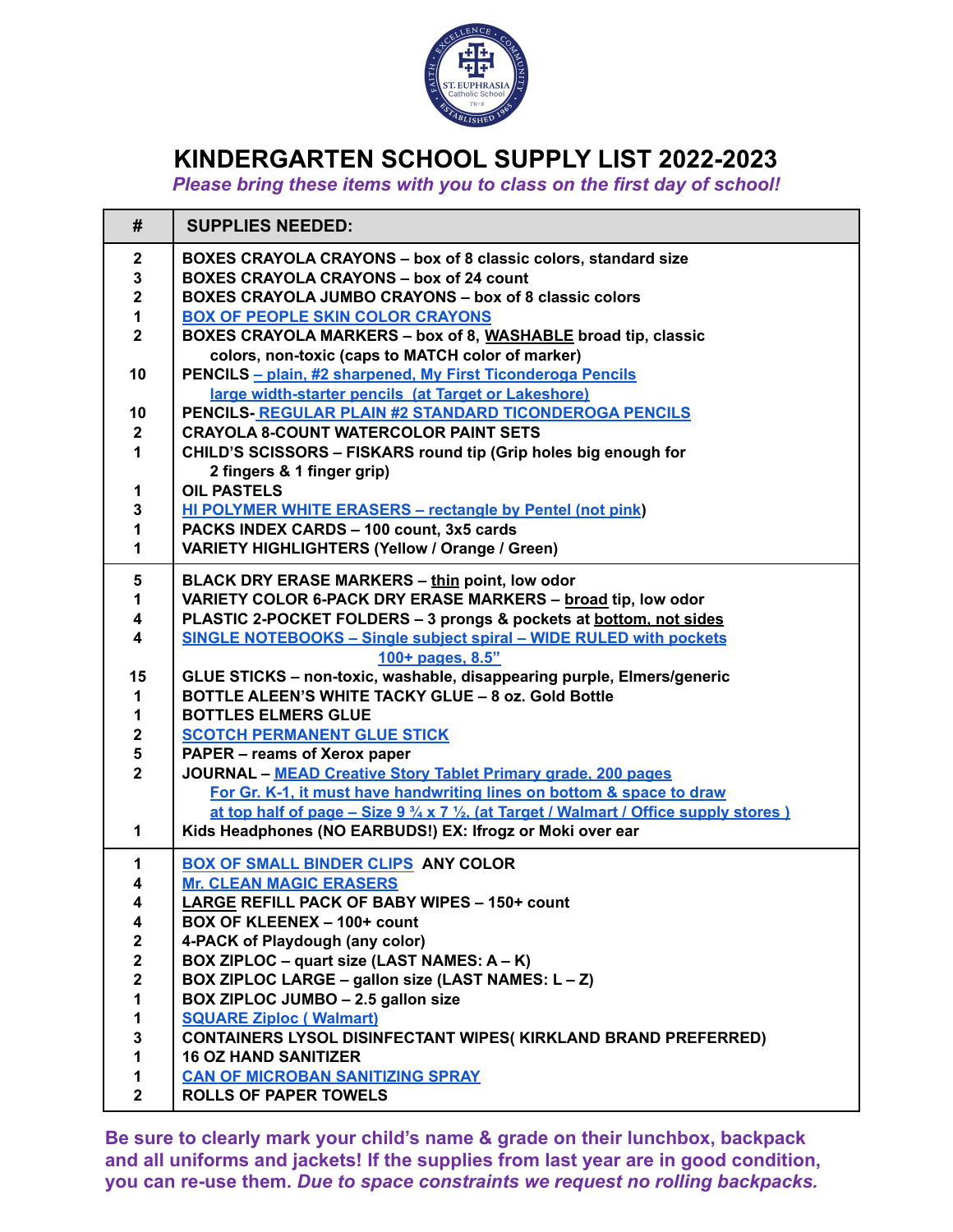

# **1 ST GRADE SCHOOL SUPPLY LIST 2022-2023**

*Please bring these items with you to class on the first day of school!*

| #                       | <b>SUPPLIES NEEDED:</b>                                                 |
|-------------------------|-------------------------------------------------------------------------|
|                         | *These items <b>MUST</b> be labeled with student's name and grade:      |
| $\boldsymbol{2}$        | <b>CRAYOLA CRAYONS - box of 24 standard size, no twistables</b>         |
| $\overline{\mathbf{2}}$ | <b>CRAYOLA COLORED PENCILS - box of 24, no twistables</b>               |
| $\overline{\mathbf{1}}$ | <b>CRAYOLA OIL PASTELS - box of 28 (at Target/Michaels)</b>             |
| 1                       | <b>CRAYOLA WATERCOLOR PAINT - tray of 16 colors</b>                     |
| 1                       | <b>SCISSORS</b>                                                         |
| 1                       | PLASTIC PENCIL BOX – to hold supplies, no pouches (approx. 5x8")        |
| 1                       | Kids Headphone, NO EARBUDS!                                             |
| 1                       | CRAYOLA MARKERS - box of 10 - classic colors, washable, broad tip       |
| $\overline{\mathbf{1}}$ | <b>INDIVIDUAL WHITEBOARD (approx. 8 <math>\frac{1}{2}</math> x 11")</b> |
|                         | *These items DO NOT need to be labeled with student's name:             |
|                         |                                                                         |
| 12                      | PENCILS - #2, sharpened                                                 |
| 4                       | PENCIL ERASERS - PENTEL, HI POLYMER (white only)                        |
| 10                      | <b>GLUE STICKS - any size</b>                                           |
| $\mathbf 1$             | HIGHLIGHTER - broad tip - yellow                                        |
| $\overline{\mathbf{2}}$ | <b>EXPO DRY ERASE MARKERS CHISEL CHIP - black, low odor</b>             |
| $\mathbf{1}$            | <b>PLASTIC FOLDER - red</b>                                             |
| $\overline{\mathbf{1}}$ | <b>TWO-POCKET FOLDER - any kind</b>                                     |
|                         | <b>Classroom Supplies:</b>                                              |
|                         |                                                                         |
| 4                       | <b>PAPER – reams of Xerox paper</b>                                     |
| 1                       | KLEENEX - large box facial tissue                                       |
| 1                       | <b>ROLL PAPER TOWELS (individually wrapped)</b>                         |
| 1                       | <b>BABY WIPES - large box - unscented</b>                               |
| $\overline{2}$          | <b>CONTAINER CLOROX OR LYSOL WIPES</b>                                  |
| 1                       | BOX SANDWICH-SIZED ZIPLOC BAGS (Last Names: A-L)                        |
| 1                       | BOX GALLON-SIZED ZIPLOC BAGS (Last Names: M-Z)                          |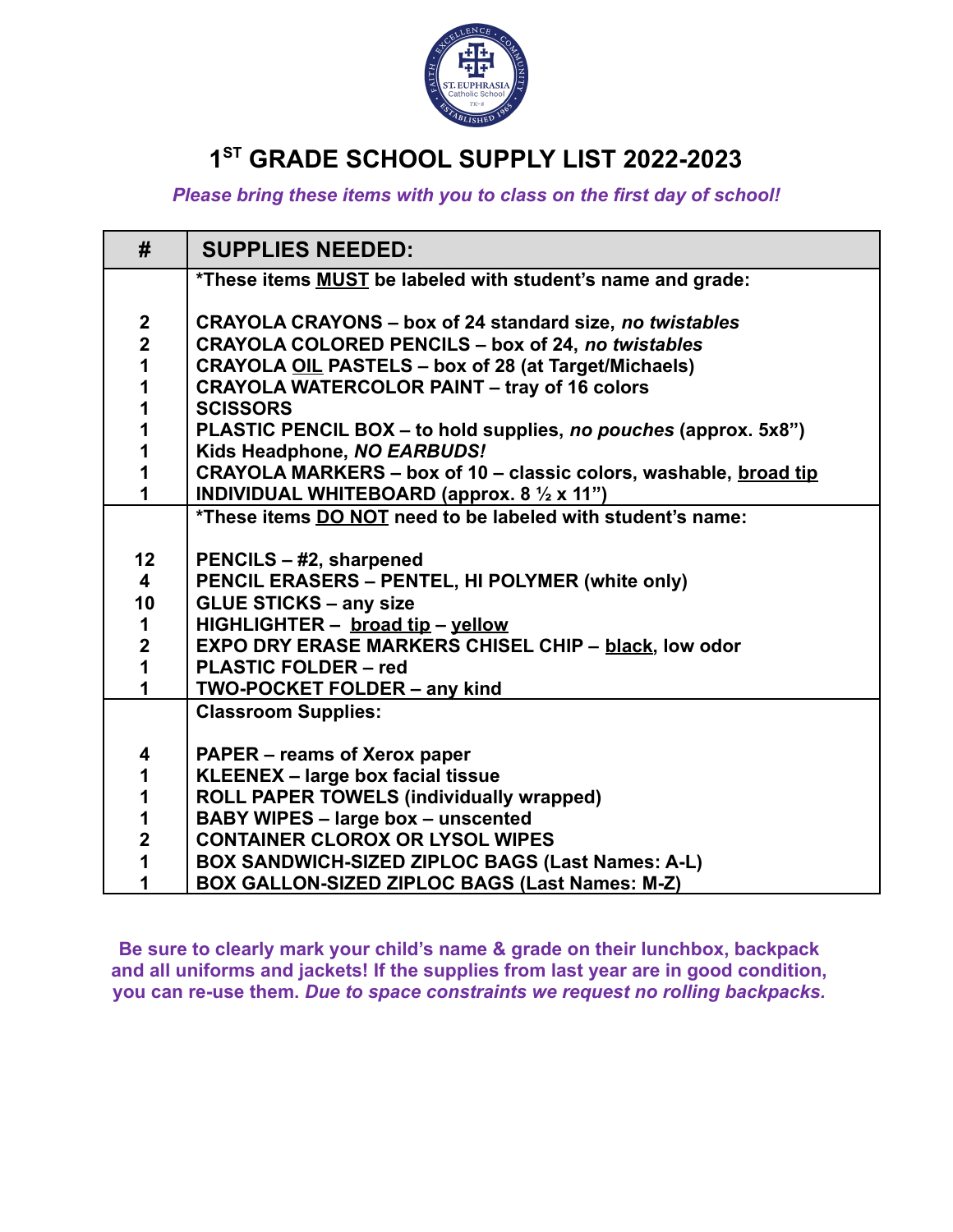

# **2 nd GRADE SCHOOL SUPPLY LIST 2022-2023**

*Please bring these items with you to class on the first day of school!*

| #                | <b>SUPPLIES NEEDED:</b>                                                    |
|------------------|----------------------------------------------------------------------------|
|                  | *These items MUST be labeled with student's name and grade:                |
| $\boldsymbol{2}$ | CRAYOLA CRAYONS – box of 24 standard size, no twistables or larger sized   |
| $\overline{2}$   | CRAYOLA COLORED PENCILS - box of 24, no twistables or larger sized         |
| 1                | <b>SCISSORS - Fiskars school type</b>                                      |
| 1                | PLASTIC PENCIL BOX OR POUCH                                                |
| $\mathbf{2}$     | <b>HIGHLIGHTERS - 2 different colors</b>                                   |
| 1                | KIDS HEADPHONES (NO EARBUDS!) EX: Ifrogz or Moki (Walmart / Target)        |
| $\mathbf{2}$     | POCKET FOLDERS (1 red, 1 other color)                                      |
| 1                | MEAD COMPOSITION BOOK (Wide ruled only - NO college ruled)                 |
| 1                | PERSONAL WHITEBOARD (8 1/2 X 10)                                           |
| 1                | <b>WIDE RULED loose leaf paper</b>                                         |
|                  | *ART SUPPLIES: (These items MUST be labeled with student's name and grade) |
| 1                | <b>CRAYOLA OIL PASTELS - box of 28 (at Target or Michaels)</b>             |
| 1                | <b>CRAYOLA WATERCOLOR PAINT - tray of 16 colors</b>                        |
| 1                | CRAYOLA MARKERS - box of 12 classic colors - broad tip, washable           |
|                  | *These items DO NOT need to be labeled with student's name:                |
| 1                | <b>BOOK COVER - large</b>                                                  |
| 12               | PENCILS - #2 plain, yellow, sharpened (no name or glitter)                 |
| $2^{\circ}$      | PENCIL ERASERS - PENTEL HI POLYMER (white, pack of 2)                      |
| 10               | <b>GLUESTICKS</b>                                                          |
|                  | <b>Classroom Supplies:</b>                                                 |
| 4                | PAPER - reams of Xerox paper                                               |
| $\mathbf{2}$     | KLEENEX - large boxes of facial tissue                                     |
| $\overline{2}$   | <b>CONTAINERS CLOROX OR LYSOL WIPES</b>                                    |
| 1                | <b>BABY WIPES - large box, no refills</b>                                  |
| 1                | 4 ounce, Elmer's white glue (Last names: A - L)                            |
| 1                | 3 ounce Tacky Glue (Last names: M - Z)                                     |
| 1                | <b>ROLL PAPER TOWELS</b>                                                   |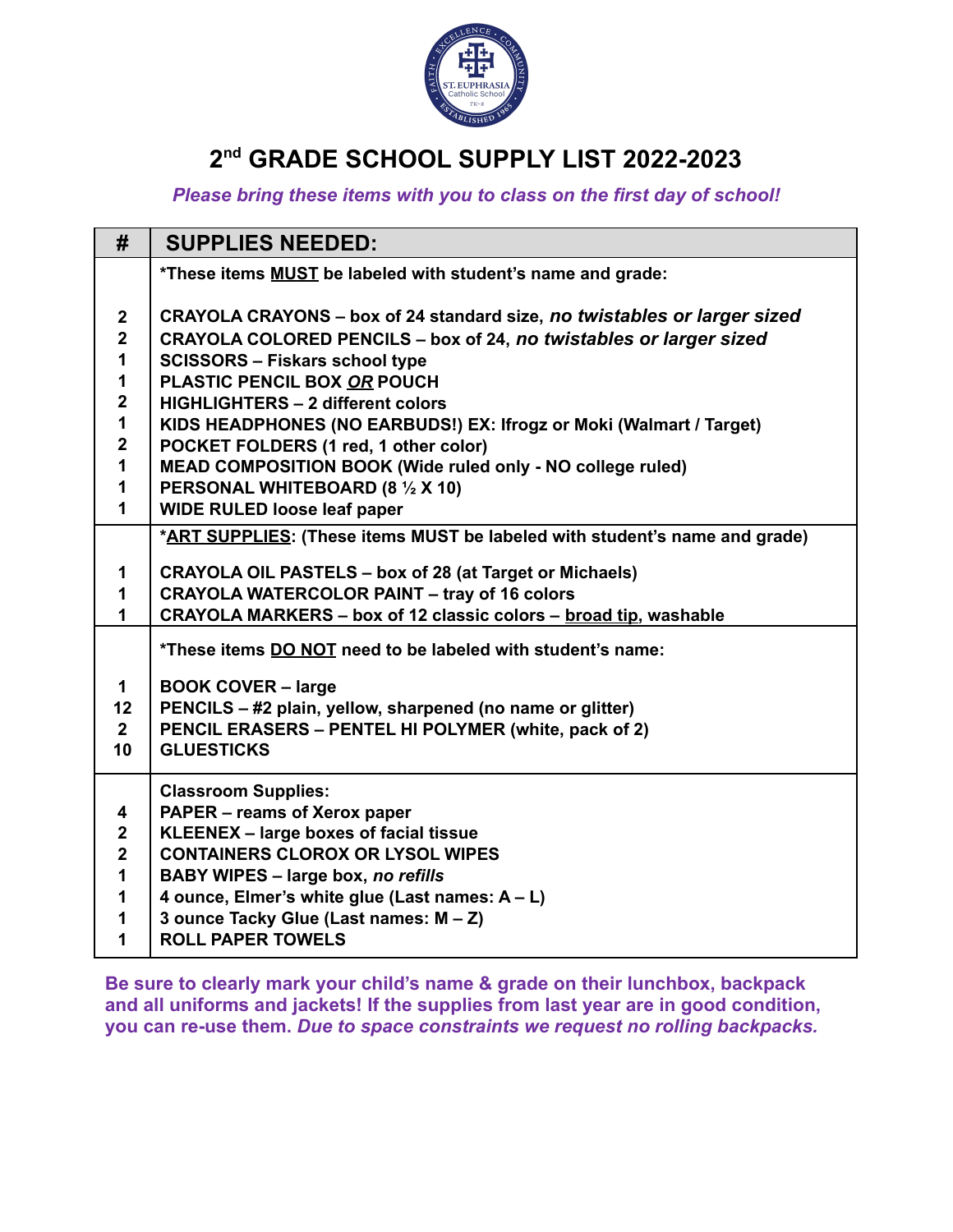

## **3 RD GRADE SCHOOL SUPPLY LIST 2022-2023**

#### *Please bring these items with you to class on the first day of school!*

| #                                      | <b>SUPPLIES NEEDED:</b>                                                                              |
|----------------------------------------|------------------------------------------------------------------------------------------------------|
| $\mathbf 2$                            | <b>CRAYOLA CRAYONS - box of 24 or more</b>                                                           |
| $\mathbf 1$                            | CRAYOLA MARKERS - box of 12, broad tip, washable                                                     |
| $\overline{2}$                         | <b>COLORED PENCILS - box of 24</b>                                                                   |
| $\mathbf 2$<br>$\overline{\mathbf{2}}$ | PACKS OF 24 PRE-SHARPENED #2 PENCILS*                                                                |
| $\mathbf{1}$                           | <b>PENCIL ERASERS - large wedge type</b><br>PENCIL POUCH - zippered plastic, 6"x9"                   |
| $\mathbf 1$                            | POCKET PENCIL SHARPENER - with plastic cover, approx. 1.5"x 2"                                       |
|                                        | <b>NO PLASTIC PENCIL BOXES PLEASE!</b>                                                               |
| $\mathbf 1$                            | PACK OF DRY ERASE EXPO MARKERS (MULTI COLOR)                                                         |
|                                        |                                                                                                      |
|                                        | *ART SUPPLIES: Please put items in a large Ziploc bag with name marked.                              |
|                                        |                                                                                                      |
| 1                                      | <b>CRAYOLA OIL PASTELS - box of 28 (at Target or Michaels)</b>                                       |
| $\mathbf{1}$                           | <b>CRAYOLA WATERCOLOR PAINT - tray of 16 colors</b>                                                  |
| 12                                     | <b>GLUE STICKS</b>                                                                                   |
| $\mathbf{1}$                           | YELLOW HIGHLIGHTER - low odor                                                                        |
| $\mathbf 1$                            | RULER - must have centimeters & inches *please label with name*                                      |
| 1                                      | <b>SCISSORS - Fiskars type, pointed</b>                                                              |
| $\mathbf{1}$                           | PACKAGE WIDE RULED OR COLLEGE RULED LINED PAPER                                                      |
| 4                                      | FOLDERS – with twin pockets in the bottom only (without fasteners)                                   |
| 4                                      | PAPER - ream of Xerox paper                                                                          |
| $\mathbf{3}$                           | <b>SPIRAL NOTEBOOKS - for journals</b>                                                               |
| $\mathbf 1$                            | LOGITECH H111 or H151 STEREO HEADSET - connects w/ 3.5mm jack                                        |
|                                        | (Walmart/Target/Office Depot) *Must have mouth piece to talk into*                                   |
| 3                                      | <b>BABY WIPES - large box</b>                                                                        |
| $\overline{\mathbf{3}}$                | KLEENEX - large boxes of facial tissue                                                               |
| $\overline{2}$                         | <b>CONTAINERS LYSOL OR CLOROX WIPES</b>                                                              |
| $\mathbf 1$<br>$\mathbf 1$             | <b>BOX GALLON ZIPLOC BAGS (Last Names: A-L)</b><br><b>BOX SANDWICH ZIPLOC BAGS (Last Names: M-Z)</b> |
| $\mathbf 1$                            | <b>PAPER TOWEL ROLL</b>                                                                              |
| $\mathbf 1$                            | <b>BOTTLE HAND SANITIZER</b>                                                                         |
|                                        |                                                                                                      |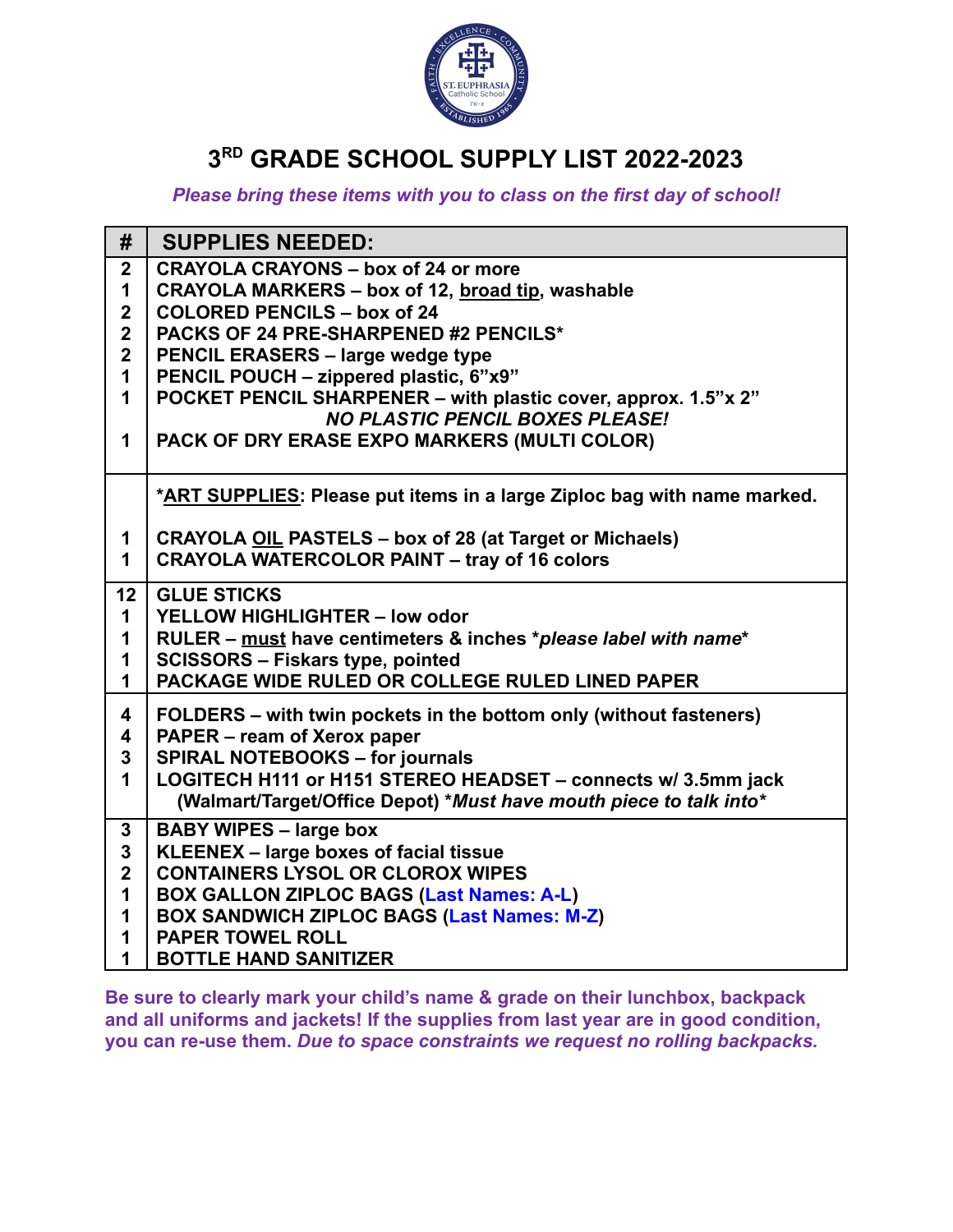

# **4 TH GRADE SCHOOL SUPPLY LIST 2022-2023**

*Please bring these items with you to class on the first day of school!*

| #                | <b>SUPPLIES NEEDED:</b>                                                           |
|------------------|-----------------------------------------------------------------------------------|
| 1                | <b>CRAYOLA CRAYONS - box of 24</b>                                                |
| 1                | CRAYOLA MARKERS - box of 12 (BROAD TIP, classic colors, washable)                 |
| 1                | <b>CRAYOLA COLORED PENCILS - box of 24</b>                                        |
| 6                | PENS - blue or black ink                                                          |
| 3                | <b>RED PENS or MARKERS - for corrections</b>                                      |
| 12               | <b>PENCILS - #2 sharpened</b>                                                     |
| $2^{\circ}$      | <b>PENCIL ERASERS - large wedge type</b>                                          |
| 1                | <b>PENCIL BOX or POUCH</b>                                                        |
| 1                | POCKET PENCIL SHARPENER - w/ plastic cover, approx. 1.5"x 2" - label w/ name      |
|                  | *ART SUPPLIES: These items can be put in a large Ziploc bag w/ name on it.        |
| 1                | <b>CRAYOLA OIL PASTELS - box of 28 (at Target or Michaels)</b>                    |
| 1                | <b>CRAYOLA WATERCOLOR PAINT - tray of 16 colors</b>                               |
| 1                | CRAYOLA MARKERS - box of 20, SUPER TIPS, washable                                 |
| $\overline{2}$   | BLACK SHARPIES - 1 Fine Point, 1 Ultra Fine Point (in small Ziploc w/ name)       |
| 1                |                                                                                   |
| $\mathbf 2$      | GLUE - 4 oz. squeeze bottle of white glue<br><b>GLUE STICKS - label with name</b> |
| 1                | RULER - must have centimeters & inches - label with name                          |
| 1                | SCISSORS - Fiskars type, pointed - label with name                                |
| $\mathbf{2}$     | YELLOW HIGHLIGHTER - low odor                                                     |
| $\boldsymbol{2}$ | <b>BOOK COVERS - large size</b>                                                   |
| 4                | FOLDERS - with pockets in the bottom only (1 of these will be for homework)       |
| 1                | PLASTIC 2 POCKET FOLDER - w/ metal prong fasteners in middle (for Spanish)        |
| 1                | PLASTIC ENVELOPE, large 9x12 like Tuesday Envelope (for graded papers)            |
| 3                | SPIRAL NOTEBOOK - 81/2 x 11" college or wide-ruled paper - label with name        |
| 4                | PAPER – ream of Xerox paper                                                       |
| 1                | PACK WIDE RULED PAPER (to keep at home or in backpack for homework)               |
| 1                | LOGITECH H111 or H151 STEREO HEADSET - connects w/ 3.5mm jack                     |
|                  | (Walmart/Target/Office Depot) *can use last year's headset                        |
| 2                | <b>BABY WIPES – large box</b>                                                     |
| $\mathbf 3$      | KLEENEX - large boxes of facial tissues                                           |
| $\mathbf{2}$     | <b>LYSOL/CLOROX WIPES*</b>                                                        |
| $\overline{2}$   | BOTTLES OF HAND SANITIZER* (8-12 oz.) or larger (students may also keep a         |
|                  | small one at their desk)                                                          |
| 1                | <b>ROLL OF PAPER TOWELS</b>                                                       |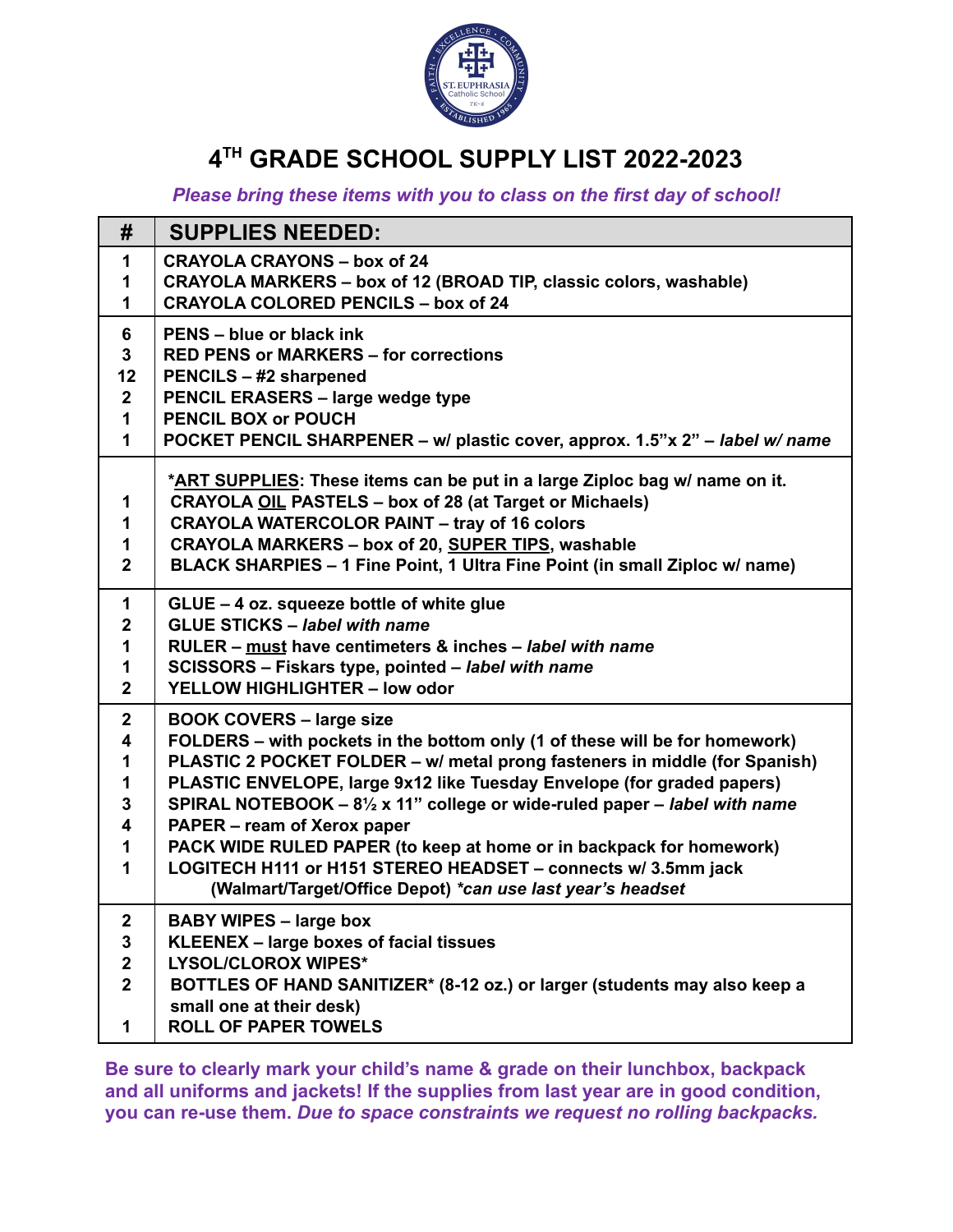

# **5 TH GRADE SCHOOL SUPPLY LIST 2022-2023**

#### *Please bring these items with you to class on the first day of school!*

| #                                           | <b>SUPPLIES NEEDED:</b>                                                                           |
|---------------------------------------------|---------------------------------------------------------------------------------------------------|
| 1                                           | <b>CRAYOLA CRAYONS - box of 24, TWISTABLES</b>                                                    |
| 1                                           | <b>CRAYOLA MARKERS - box of 12, fine Line tip, washable</b>                                       |
| 1                                           | <b>CRAYOLA COLORED PENCILS -</b>                                                                  |
| 6                                           | PENS – blue or black ink, erasable (kept at school)                                               |
| 6                                           | <b>RED PENS</b>                                                                                   |
| 12                                          | PENCILS* - #2 sharpened                                                                           |
| $\boldsymbol{2}$                            | PENCIL ERASERS* - large wedge type                                                                |
| 1                                           | PENCIL POUCH - zippered plastic, 6"x9"                                                            |
| $\mathbf{1}$                                | POCKET PENCIL SHARPENER - with plastic cover, approx. 1.5"x 2"                                    |
|                                             | *ART SUPPLIES: Please put these items in a large Ziploc bag with name on it.                      |
| $\boldsymbol{2}$                            | <b>BLACK SHARPIES - 1 Fine Point, 1 Ultra Fine Point</b>                                          |
| 1                                           | <b>CRAYOLA COLORED PENCILS - box of 24, TWISTABLE</b>                                             |
| 1                                           | <b>CRAYOLA OIL PASTELS - box of 28 (at Target or Michaels)</b>                                    |
| 1                                           | <b>CRAYOLA WATERCOLOR PAINT - tray of 16 colors</b>                                               |
| 1                                           | CRAYOLA MARKERS - box of 20, SUPER TIPS, washable                                                 |
| 5                                           | HIGHLIGHTERS (1-YELLOW, 1-GREEN, 1-PINK, 1- PURPLE, 1-BLUE)                                       |
| 1                                           | <b>CALCULATOR</b>                                                                                 |
| 1                                           | DRY ERASE WHITEBOARD - size 8.5" x 11"                                                            |
| 1                                           | BOXES DRY ERASE EXPO MARKERS (4-PACK) - low odor, chisel tip                                      |
| 1                                           | GLUE BOTTLES - 4 oz. squeeze bottle of white glue                                                 |
| 6                                           | <b>GLUE STICKS</b>                                                                                |
| 1                                           | <b>SCISSORS - Fiskars type, pointed</b>                                                           |
| 1                                           | <b>MINI STAPLER</b>                                                                               |
| 1                                           | LOGITECH H111 or H151 STEREO HEADSET - connects w/ 3.5mm jack<br>(at Walmart/Target/Office Depot) |
|                                             |                                                                                                   |
| $\mathbf 3$                                 | <b>BOOKCOVERS - large size</b>                                                                    |
| 1                                           | <b>INDEX CARDS - package of 3x5</b>                                                               |
| 8                                           | FOLDERS (one for each subject) - with pockets in the bottom only                                  |
| 1                                           | PLASTIC 2 POCKET FOLDER w/ metal prong fasteners in middle (for Spanish)                          |
| 4                                           | MEAD COMPOSITION NOTEBOOKS - 100 pages                                                            |
| 1                                           | <b>PACK GRAPH RULED PAPER</b>                                                                     |
| $\boldsymbol{2}$<br>$\overline{\mathbf{4}}$ | <b>COLLEGE RULED SPIRAL NOTEBOOKS</b>                                                             |
|                                             | PAPER* – ream of Xerox paper                                                                      |
| $\mathbf 2$                                 | <b>BABY WIPES - large box</b>                                                                     |
| 3                                           | KLEENEX - large boxes of facial tissues                                                           |
| 1                                           | <b>BOTTLE OF HAND SANITIZER</b>                                                                   |